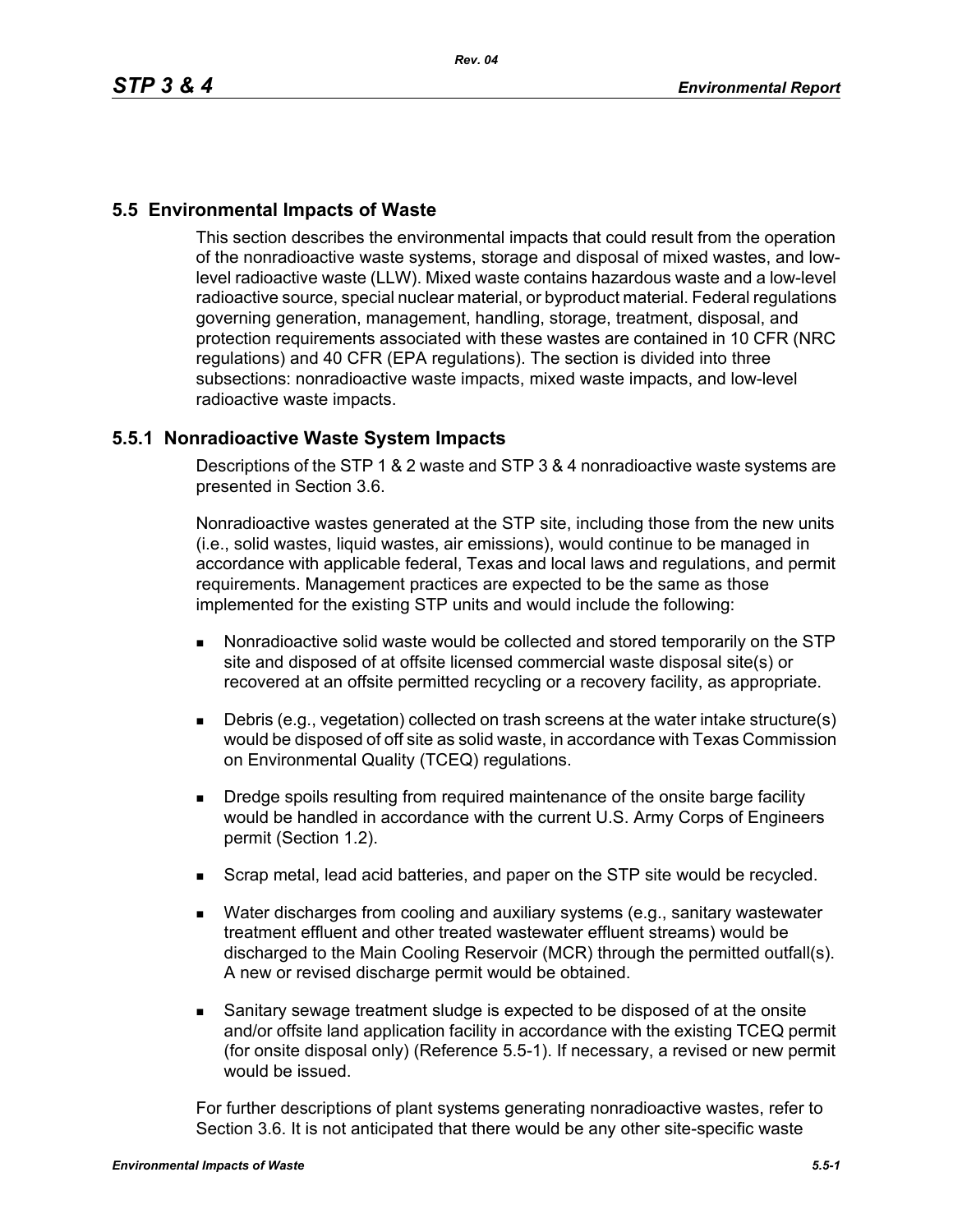disposal activities unique to the new units. The assessment of potential impacts resulting from the discharge of nonradioactive wastes is presented in the following subsections.

# **5.5.1.1 Impacts of Discharges to Water**

Nonradioactive waste water discharges to surface water would increase as a result of several aspects of STP 3 & 4 operation, such as additional cooling water system blowdown, permitted wastewater from the new units' auxiliary systems, and storm water runoff from new impervious surfaces. Table 3.6-1 lists possible water treatment chemicals that would be used for the new units, based on current usage for STP 1 & 2. As discussed in Section 3.6, sanitary and other waste water effluents discharge to the MCR though TCEQ permitted outfalls, subject to constituent permitted levels summarized in Table 3.6-2. Ambient or baseline water quality conditions are discussed in Section 2.3.3. There is one discharge outfall from the MCR (blowdown line) that releases water from the MCR to the Colorado River. Concentrations of constituents in MCR blowdown would be minimal or undetectable in the Colorado River. Smaller volume discharges associated with plant auxiliary systems would be discharged in accordance with the applicable TCEQ water quality standards. Therefore, potential impacts from constituents in the cooling water and plant auxiliary system discharges from the new units would be SMALL.

STPNOC will need to revise the existing Storm Water Pollution Prevention Plan (SWPPP), which prevents or minimizes the discharge of harmful quantities of pollutants with the storm water discharge, to reflect the addition of new paved areas and facilities and changes in drainage patterns. The impacts of the addition of impervious surfaces are expected to be negligible because Best Management Practices initiated through STPNOC's Stormwater Pollution Prevention Plan will be employed to control storm water runoff. Impacts from increases in volume or pollutants in the storm water discharge will be SMALL and will not warrant mitigation.

# **5.5.1.1.1 Sanitary Waste**

Sanitary waste will be collected in an onsite sewage treatment plant, the design of which will meet the requirements of the Texas Pollutant Discharge Elimination System (TPDES) effluent standards, specifically a biochemical oxygen demand (BOD) of 20 mg/l (daily average)/45 mg/l (daily maximum), a minimum residual chlorine requirement of 1 mg/l after a 20-minute detention, and a total suspended solids (TSS) concentration of 20 mg/l (daily average)/45 mg/l (daily maximum) (Reference 5.5-2). The wastewater treatment generated sludge would be disposed of at onsite or offsite facilities. A revised or new permit would be submitted to TCEQ for any additional discharges, if necessary (Reference 5.5-2).

It should be noted that as discussed in Section 5.5.1.1, the MCR ultimately discharges to the Colorado River at one effluent discharge point. The large volume of water available for mixing contained in the MCR, and STP's adherence to effluent discharge limitations, will result in an insignificant buildup of BOD or other sewage constituents. Therefore, based on the TCEQ effluent limit standards and the dilution provided by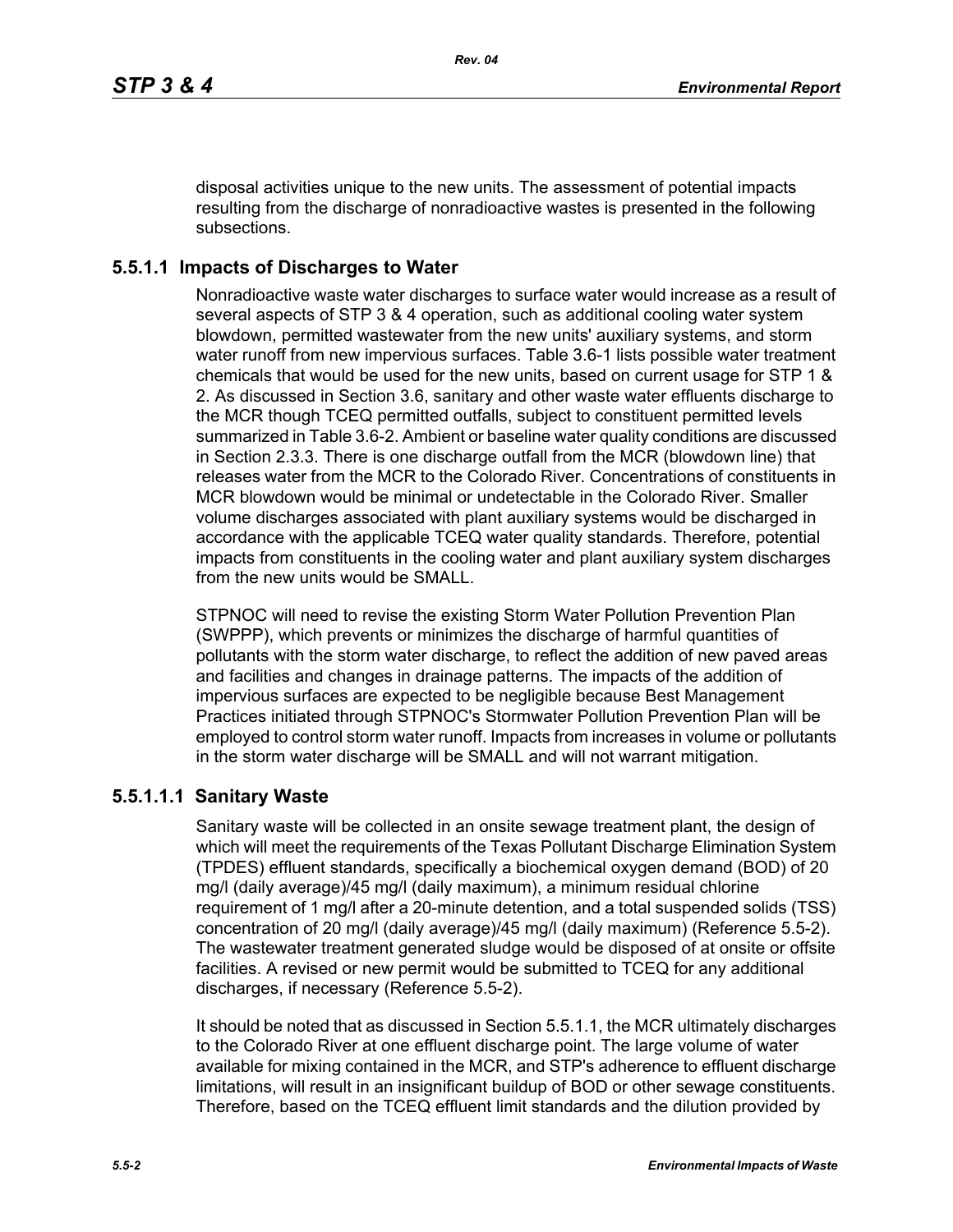MCR, potential impacts associated with increases in sanitary waste from the operation of the new units will be SMALL and will not warrant mitigation.

# **5.5.1.2 Impacts of Discharges to Land**

Operation of the new units would result in an increase in the total volume of solid waste generated at the STP site. The types of solid waste generated were discussed in Section 3.6.3.5. However, it is anticipated there would be no fundamental change in the characteristics of these wastes or the way they are currently managed at STP 1 & 2. All applicable federal, Texas, and local requirements and standards would be met with regard to handling, transportation, and offsite land disposal of the solid waste at licensed facilities. Any waste disposed of onsite (e.g., sludge) would be in accordance with a revised or current TCEQ Permit (Reference 5.5-1). Current land application permit requirements address location of the land application area with respect to water supply (ground and surface) and other water conveyance structures (e.g., irrigation channels). The land application permit further addresses soil and water table requirements, both of which would be satisfied by STPNOC if a new or revised land application permit would be necessary. Restoration of the land application areas, if necessary, would follow applicable TCEQ guidelines.

Any necessary dredging activities, and the resulting stockpiling and/or disposal of the dredged material, would be addressed in a new/revised permit (i.e., U.S. Army Corps of Engineers permit) as discussed in Section 1.2.

STPNOC has recycling and waste minimization programs in place. Approximately 70% of all nonradioactive solid waste is recycled. Nonradioactive solid waste at STP 3 & 4 would be reused or recycled according to current STPNOC policies to the extent practicable. Solid wastes appropriate for recycling or recovery (e.g., used oil, antifreeze, scrap metal, paper) would be managed through the use of approved and appropriately licensed contractors. Nonradioactive solid waste destined for offsite land disposal would be disposed of at approved and licensed offsite commercial waste disposal site(s). Therefore, potential impacts from land disposal of nonradioactive solid wastes, including onsite sludge, would be SMALL and will not warrant mitigation.

## **5.5.1.3 Impacts of Discharges to Air**

Operation of the new units would increase small amounts of gaseous emissions to the air, primarily from equipment associated with plant auxiliary systems (e.g., diesel engines, combustion turbines, diesel-driven fire pumps). These emissions are intermittent since they are associated with backup-type systems. Projected emissions from the diesel-fueled equipment are provided in Table 3.6-3. Cooling tower impacts on terrestrial ecosystems are addressed in Section 5.3.3.2.

Air emission sources associated with the new units will be managed in accordance with federal, Texas, and local air quality control laws and regulations. Several requirements for air permits (permits by rule) have been issued to STPNOC by TCEQ. For example, a permit by rule authorization has been issued to STPNOC for backup and emergency equipment (Reference 5.5-3). Based on the amount of potential air emissions, and the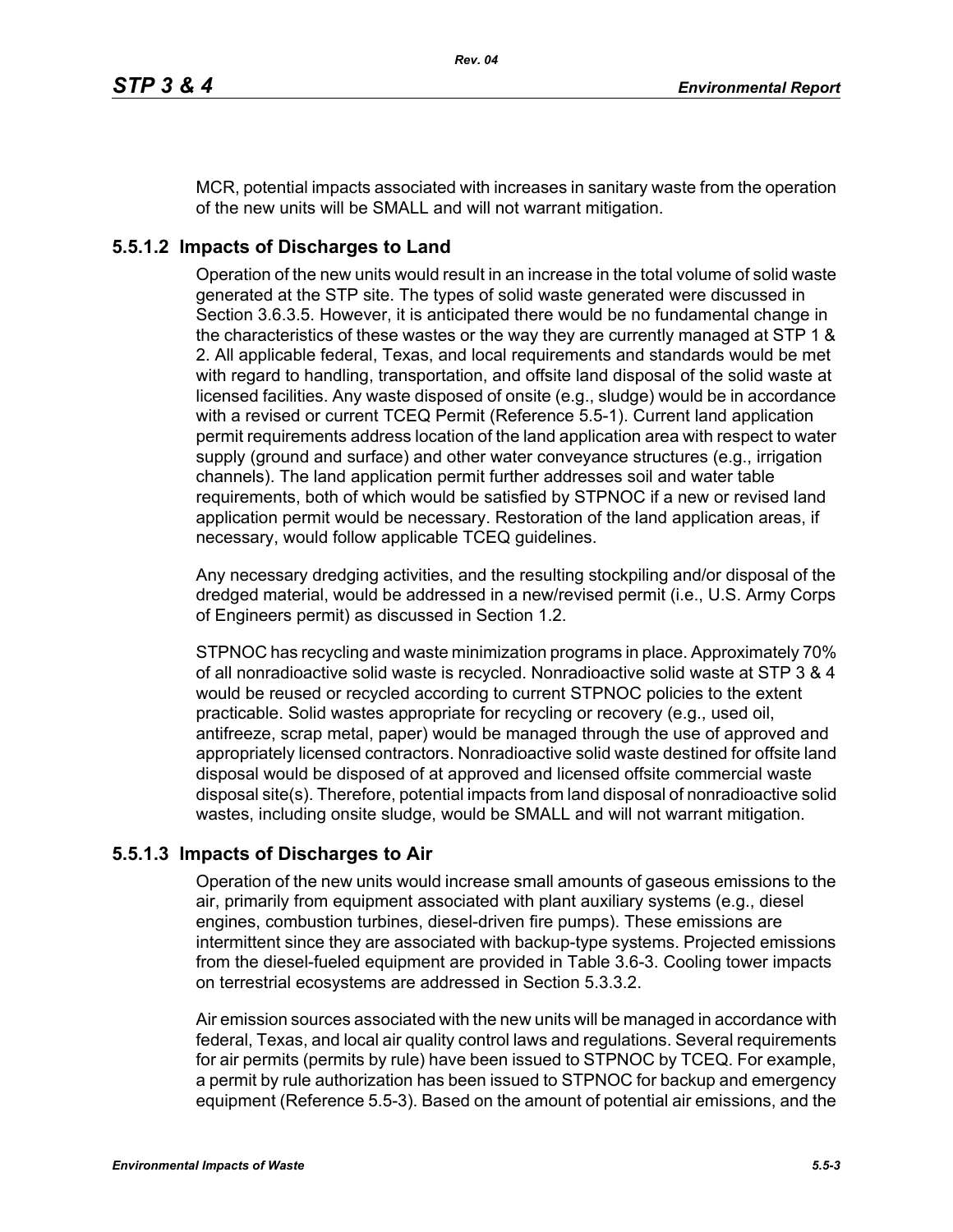intermittent nature of the potential emissions, impacts to air quality would be SMALL and will not warrant mitigation.

### **5.5.2 Mixed Waste Impacts**

The term ''mixed waste'' refers specifically to waste that is regulated as both radioactive waste and hazardous waste. Radioactive materials at nuclear power plants are regulated by the NRC under the Atomic Energy Act (AEA 1954). Hazardous wastes are regulated by the state of Texas, which is an EPA-authorized state (a state authorized by the EPA to regulate those portions of the federal act) under the Resource Conservation and Recovery Act of 1976 (RCRA).

Mixed waste generated on site is assessed based on the following laws and regulations. The radioactive component of mixed waste must satisfy the definition of Low Level Waste (LLW) in the Low-Level Radioactive Waste Policy Amendments Act (LLRWPAA) of 1985. The hazardous component must exhibit at least one of the hazardous waste characteristics identified in 40 CFR 261, Subpart C, or be listed as a hazardous waste under 40 CFR 261, Subpart D. Entities that generate, treat, store, or dispose of mixed wastes are subject to the requirements of the Atomic Energy Act, the Solid Waste Disposal Act of 1965, as amended by the RCRA in 1976, and the Hazardous and Solid Waste Amendments, which amended the RCRA in 1984. The federal agencies responsible for ensuring compliance with these statutes are the NRC and the EPA.

#### **5.5.2.1 Plant Systems Producing Mixed Waste**

Mixed waste contains hazardous waste and a low-level radioactive source, special nuclear material, or byproduct material. A 1990 survey by the NRC identifies the following types of mixed low-level waste at reactor facilities (Reference 5.5-4):

- **Naste oil from pumps and other equipment**
- Chlorinated fluorocarbons (CFC) resulting from cleaning, refrigeration, degreasing, and decontamination activities
- **Organic solvents, reagents, compounds, and associated materials such as rags** and wipes
- Metals such as lead from shielding applications and chromium from solutions and acids
- Metal-contaminated organic sludge and other chemicals
- **Aqueous corrosives consisting of organic and inorganic acids**

Nuclear power plants are not large generators of mixed waste. Proper chemical handling techniques and pre-job planning ensures that only small quantities of mixed waste will be generated by STP 3 & 4. The specific types and quantities of mixed waste that could be generated in new operating reactors are not available. However, each Advanced Boiling Water Reactor (ABWR) is estimated to generate a maximum of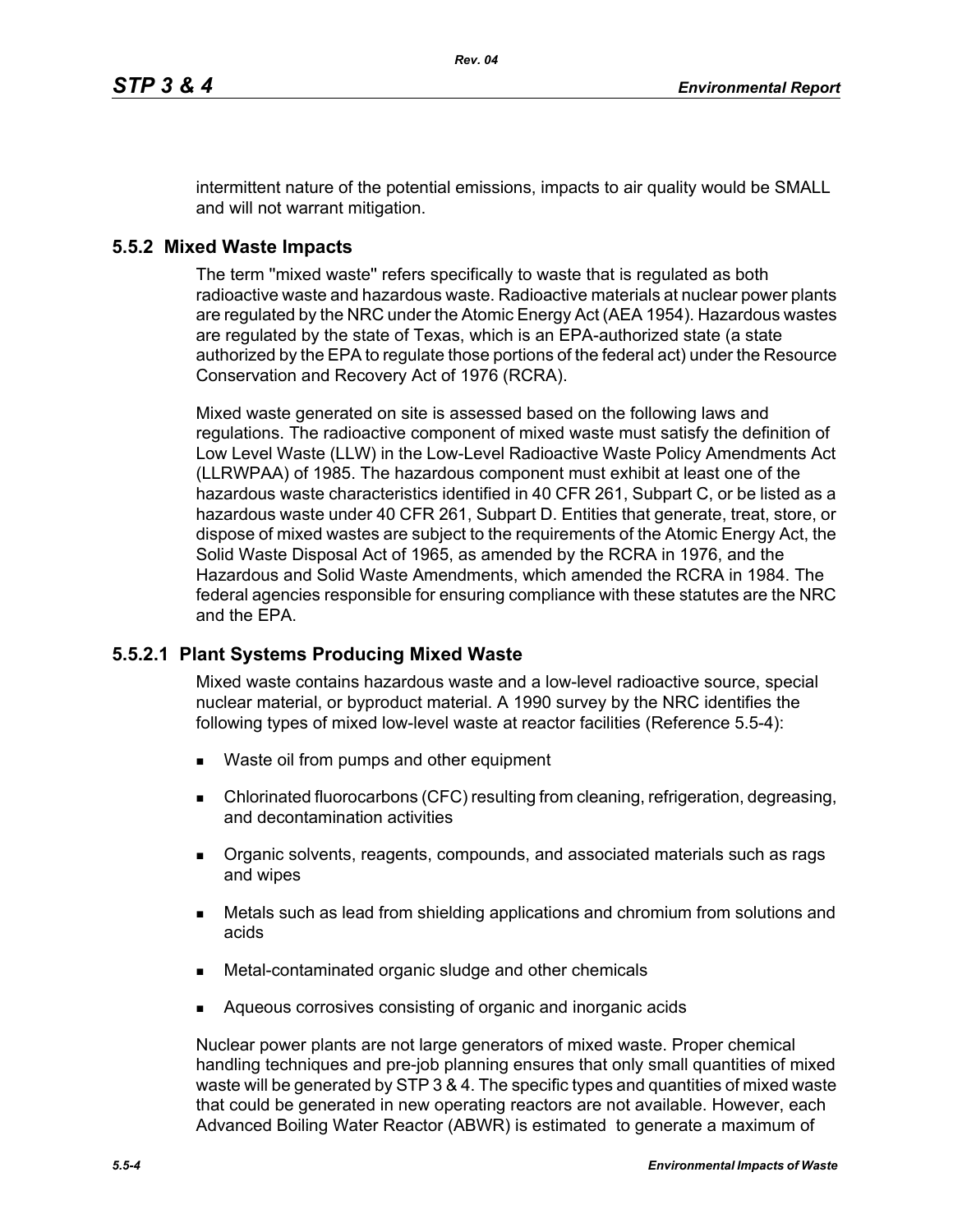approximately 474  $\text{m}^3$  per year (948  $\text{m}^3$  for two units - shipped) of solid LLW (Table 3.5-12). The two existing STP units generate approximately 530  $m<sup>3</sup>$  annually of LLW (Table 2.9-1). Each reactor is estimated to produce approximately 0.5  $\text{m}^3$ /year of mixed waste. However, the volume will more likely be zero, based on the current waste minimization practices used at the STP site which have resulted in no mixed waste generation over the past 5 years. STPNOC would manage mixed wastes generated at the new units in accordance with existing plant programs.

### **5.5.2.2 Mixed Waste Storage and Disposal Plans**

The volume of mixed waste could be reduced or eliminated by one or more of the following treatments before disposal: decay, stabilization, neutralization, filtration, or chemical or thermal destruction by an offsite vendor.

Some small quantities of mixed waste, if generated, would be temporarily stored on site due to the lack of treatment options or disposal sites, if necessary. For this reason, impacts resulting from occupational exposure to chemical hazards and radiological doses could be higher than otherwise expected. Occupational chemical and radiological exposures could occur during the testing of mixed wastes to determine if the constituents are chemically hazardous. In those cases, appropriate hazardous chemical control and radiological control measures would be applied.

#### **5.5.2.3 Environmental Impacts**

If mixed wastes are generated, minimal environmental impacts would result from storage or shipment of the mixed wastes. In the event of a mixed waste spill, emergency operating procedures (EOPs) would be implemented to limit any onsite impacts, in accordance with the STPEGS Integrated Spill Contingency Plan, which will be updated to reflect STP 3 & 4. In the event of a spill, properly trained emergency response personnel would maintain a current facility inventory on the types of waste, volumes, locations, hazards, control measures, and precautionary measures to be taken.

Generation and temporary storage of mixed waste can expose workers to hazards associated with the chemical component(s) of the mixed waste matrix from potential leaks and spills. STPNOC will implement appropriate procedures, if it becomes necessary to store mixed wastes, temporarily, on the site. These procedures could include proper labeling of containers, installation of fire detection and suppression equipment (if required), use of fences and locked gates, availability of emergency shower and eyewash facilities, posting of hazard signs, and regular inspections.

The existing emergency procedures will limit any onsite impacts. The impacts from the treatment, storage and disposal of mixed wastes generated by the new units will be SMALL and will not warrant mitigation.

Offsite shipment, treatment, and disposal options depend on the hazard levels and radiological characteristics of the mixed waste. Because personnel performing packaging and shipping could be exposed to radiation from the mixed waste, appropriate controls would be implemented to ensure that ALARA goals are not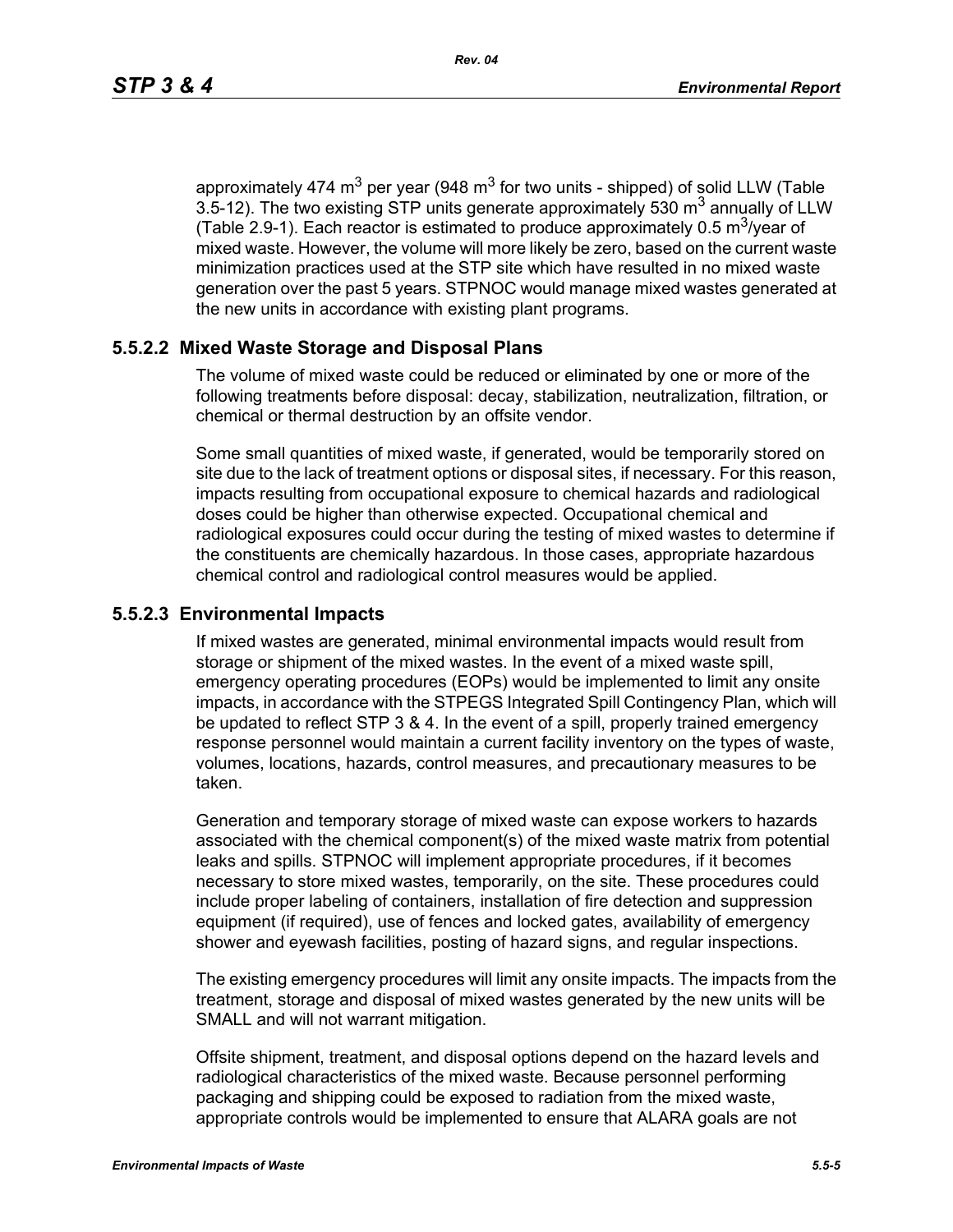*Rev. 04*

exceeded. EPA mandates that waste storage containers in temporary storage be inspected weekly and certain aboveground portions of hazardous waste storage tanks be inspected daily. The purpose of these inspections is to detect leakage from, or deterioration of containers (40 CFR 264). Waste inspection methods could include direct visual monitoring or remote monitoring for detecting leakage or deterioration. In addition, measures would be provided to promptly locate, segregate, and manage the leaking containers to mitigate the effects of mixed waste hazards.

STP 1 & 2 has not produced any mixed wastes for several years, and it is anticipated that little to no mixed waste would be produced at STP 3 & 4. Any impacts from the treatment, storage, and disposal of mixed wastes generated by STP 3 & 4 will be SMALL and will not warrant mitigation beyond what has been described in the previous paragraphs.

### **5.5.2.4 Waste Minimization Plan**

Primary importance would be placed on source reduction efforts to prevent pollution and to eliminate or reduce the generation of hazardous waste. Reducing the quantity, toxicity, or mobility of the hazardous waste before accumulation or disposal would be considered when prevention or recycling is not possible or practical. The existing STP site waste minimization plan currently in use at the site would be updated to apply to the new units.

## **5.5.3 Radioactive Waste (Low Level)**

It is estimated that two ABWRs will generate approximately 948 m3 of LLW annually, as described in Section 3.5.4. Onsite temporary storage facilities for LLW will be designed to minimize personnel exposures from waste waiting shipment. STPNOC will conform to NRC and EPA requirements and guidelines which ensure that LLW is temporarily stored in facilities that are designed and operated properly and that public health and safety and the environment are adequately protected. These requirements and guidelines include the following:

- The amount and activity of material allowed in a storage facility and the shielding used also should be controlled by the dose rate criteria for both the occupational exposures at the site boundary and any adjacent offsite areas. Direct radiation and effluent limits are restricted by 10 CFR Part 20 and 40 CFR Part 190. The exposure limits given in 10 CFR 20.1301 apply to unrestricted areas.
- **EXECONTER CONTER CONTER 15 IN A STARK IS CONTER** CONTERNATION **CONTERNATION** CONTERNATION CONTERNATION **CONTERNATION** corrosion within the container. After a period of storage, the subsequent transportation and disposal should not cause a container breach.
- Gases generated from organic materials in waste packages should be evaluated periodically with respect to container breach. After a period of storage, the subsequent transportation and disposal should not cause a container breach.
- High-activity resins should not be stored more than one year unless they are in containers with special vents.